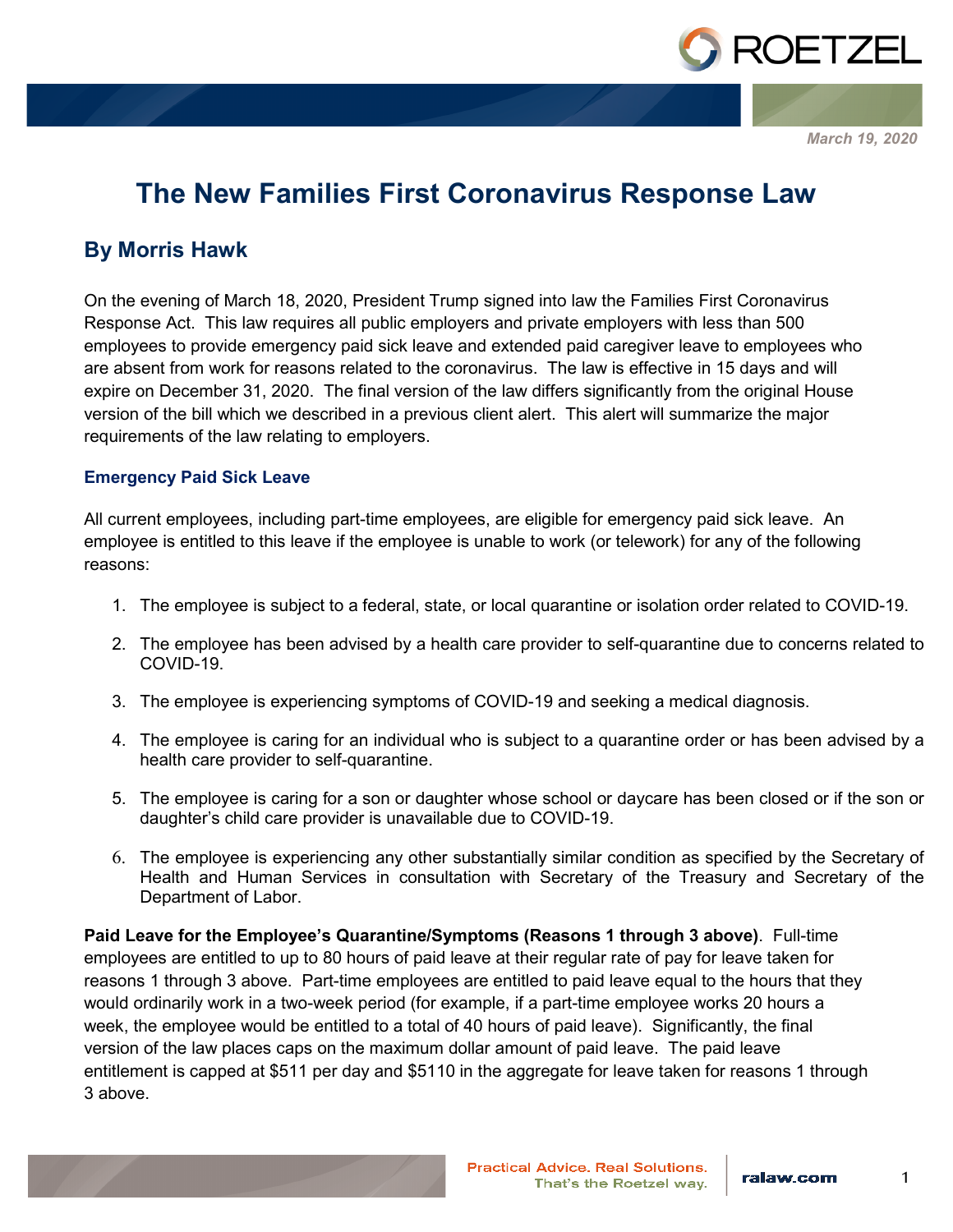

**Paid Leave for Caregiver Leave/Substantially Similar Condition (Reasons 4 through 6 above)**.

Employees are entitled to two-thirds of their regular rate of pay for leave taken to provide care for others or leave for any other substantially similar condition (reasons 4 through 6 above). This paid leave entitlement is capped at \$200 per day and \$2,000 in the aggregate.

Emergency paid leave is in addition to any paid leave already provided by an employer. An employer also cannot require an employee to exhaust existing PTO before taking emergency paid leave. The employee is entitled to take the emergency paid leave first. However, there is no prohibition on coordinating emergency paid sick leave and existing PTO. Thus, employers may choose to permit employees taking leave (at two-thirds pay) to care for another or due to a school closure to use existing PTO to obtain full wage replacement An employee is not entitled to carry over emergency paid leave from year to year and is not entitled to a payout of unused emergency paid leave upon termination or upon expiration of this benefit at the end of this year. The law requires an employee to provide reasonable notice of absence after the first day but does not otherwise address documenting the reason for leave.

An employer is prohibited from retaliating against an employee for taking emergency paid leave and the failure to provide paid leave under the law is treated as a minimum wage violation.

Significantly, employers of health care providers and emergency responders can elect not to provide emergency paid leave for these two classes of employees. In addition, the law provides that the Department of Labor may issue regulations exempting employers with less than 50 employees from the law if providing the benefit would jeopardize the viability of the employer as a going concern. The Department also may issue regulations further clarifying the exemption for health care providers and emergency responders and hopefully will provide more clarity regarding the "substantially similar condition" requirement. The Department of Labor is also charged with issuing a notice for employers to post that describes the law's requirements.

### **FMLA Caregiver Paid Leave**

The original House bill provided an additional paid FMLA benefit for absence from work due to any of the reasons permitting emergency paid sick leave. The final version of the law restricts this benefit. The only circumstance under which an employee is entitled to paid FMLA leave is if the employee is unable to work (or telework) due to the need for leave to care for a son or daughter under 18 years of age because of a school closure, a day care closure, or because a child care provider is unavailable due to a reason related to COVID-19. Thus, an employee quarantined for more than two weeks, for example, is not entitled to additional paid leave under this law.

An employee must have also worked at least 30 days with the employer in order to be entitled to FMLA caregiver paid leave. The FMLA caregiver paid leave is designed to be coordinated with emergency paid sick leave. The employee has the option to take the first ten days as unpaid leave (so that the employee can use emergency paid leave for that time). After the first ten days, an employee is entitled to FMLA caregiver paid leave at two-thirds of the employee's regular rate of pay for up to 10 additional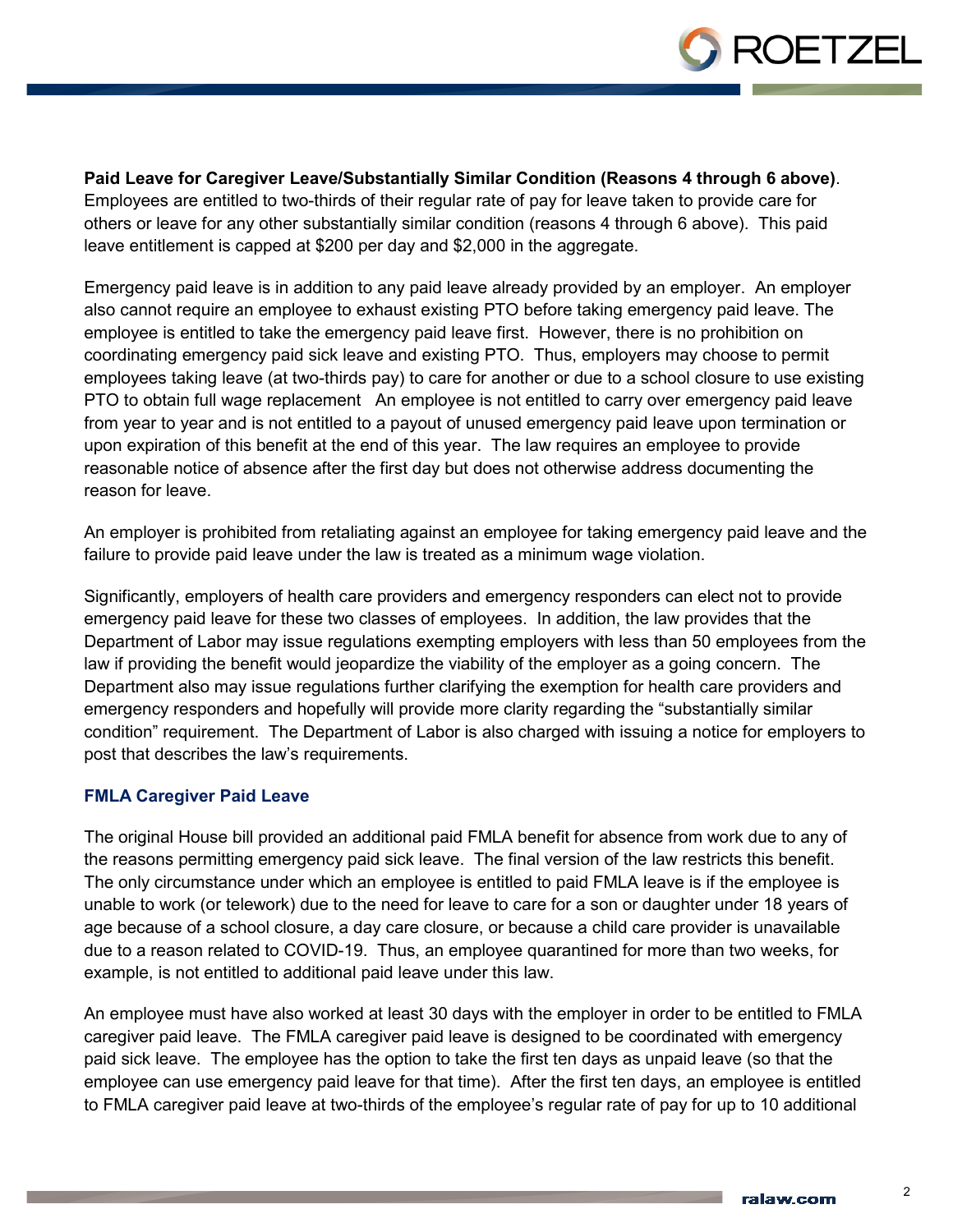

weeks of leave. This benefit is also subject to a cap – the benefit cannot exceed \$200 per day or \$10,000 in the aggregate.

Similar to emergency paid leave, employers of health care providers and emergency responders can elect not to provide FMLA caregiver paid leave to these two classes of employees and the Department of Labor has the authority to exempt employers with less than 50 employees if the benefit would jeopardize their viability.

### **Free COVID-19 Tests and Healthcare Related to Those Tests**

Under the law, group health plans cannot require participants to pay for COVID-19 testing or for items and services provided during a health care provider visit related to testing (through co-pays, deductibles or any other method).

#### **Employer Tax Credit**

The law provides employer with a refundable tax credit for benefits paid up to the caps set forth above. A tax credit is also available for qualified health plan expenses.

### **Does This Law Require Employers to Pay in the Event of Layoff/Furlough?**

No. This law does not address payment to employees in the event of a temporary layoff or furlough. At the current time, employees should file for unemployment benefits if they lose work due to the coronavirus. We will be following up with an additional client alert addressing the unemployment provisions of the law.

We recommend that employers take steps now to include these new paid leave requirements into their existing PTO policies. Please feel free to reach out to your Roetzel attorney for assistance. We are committed to helping our clients navigate the rapid changes in the law arising from the coronavirus pandemic.

**Doug Spiker** Practice Group Manager Employment Services 216.696.7125 | [dspiker@ralaw.com](mailto:dspiker@ralaw.com)

**Karen Adinolfi** 330.849.6773 │ kadinolfi@ralaw.com

**Aretta Bernard**

330.849.6630 | abernard@ralaw.com

**Bob Blackham** 216.615.4839 │ [rblackham@ralaw.com](mailto:rblackham@ralaw.com)

**Michael Brohman** 312.582.1682 │ [mbrohman@ralaw.com](mailto:mbrohman@ralaw.com)

**Eric Bruestle** 513.361.8292 │ [ebruestle@ralaw.com](mailto:ebruestle@ralaw.com)

**Arthur Brumett II** 216.615.4856 │[abrumett@ralaw.com](file://akrdata01/Data/Marketing%20Data/Alerts/2019/Employment%20-%20Obamacare%20-%2012.19.19/abrumett@ralaw.com)